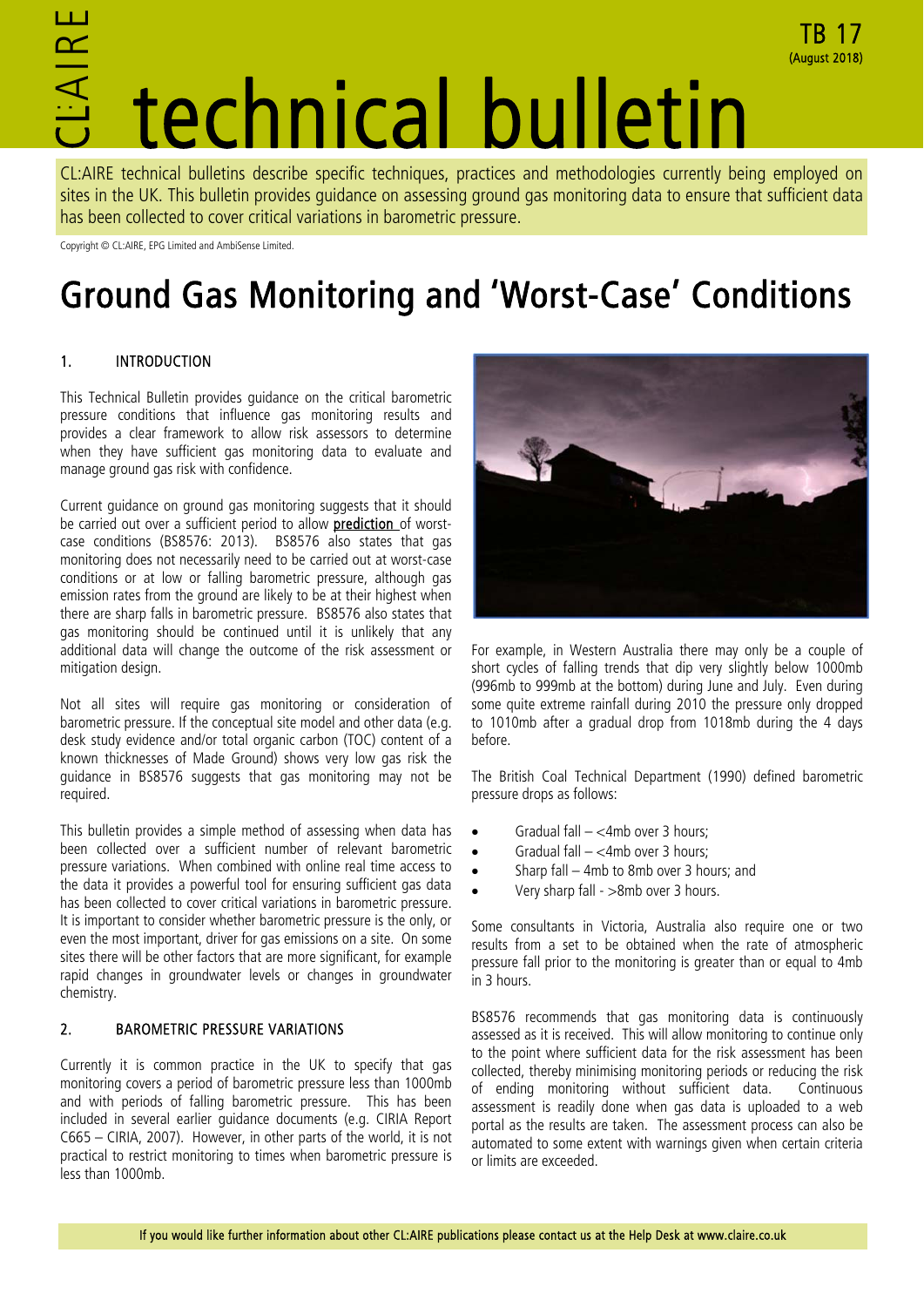TB 17 page 2

## technical bulletin

Barometric pressure is rarely constant for any significant time and changes in response to:

- Thermal and gravitational effects (diurnal changes); and
- Regional weather patterns.

Massmann and Farrier (1992) suggest that gravitational effects result in two peaks of barometric pressure each day, some 12 hours apart. However, the difference in pressure is minimal above  $60^\circ$  latitude. In northern latitudes the effects of the daily heating and cooling cycle are more important with maximum fluctuations usually up to 3mb. Weather patterns have a much more significant influence on barometric pressure variations and can cause changes in the order of 20mb to 30mb.

Changes in barometric pressure result in vertical pressure gradients developing in the soil pore atmosphere with either soil gas flowing out of the ground or fresh air flowing into the ground. This occurs because of compaction or expansion of the gas phase in the soil (Davis et al., 2004). The effects decrease with depth below the ground surface. The direct effect of pressure changes on advective flow of soil gas from the ground is relatively small (Auer et al., 1996), whilst others have suggested that expansion of gas is limited.

Whether flow is caused by pressure gradients or gas expansion the magnitude of the flow through the ground is dependent on several factors including the soil permeability to gas, pore size distribution and tortuosity. Flow due to barometric changes is only significant in fractured or highly permeable media. In low permeability soils there may be minimal flow over a shallow depth. This results in a lag between the variation in pressure in the soil atmosphere and variation in barometric pressure. The degree of saturation will also influence the flow, with saturated soils (and hence low gas permeability) showing minimal influence of barometric pressure changes on soil gas flow.

Another factor that reduces the effect of barometric pressure changes is the thickness of the vadose zone. The effect is reduced by a thinner vadose zone because there is less gas volume for expansion. A change in barometric pressure of 4% to 5% would give a volume change to the soil pore air of 4% to 5%. Theoretically this would amount to 40 - 50mm expansion over a 1m deep soil profile and 200 - 250mm over a 5m soil profile (Davis et al., 2004).

The change in surface emission rates in response to barometric pressure variations is usually quite small where gas flow is through the soil matrix and is limited by the permeability of the soil and the depth of the gas source. For example, with a 3m deep source at 20% methane concentration analysis shows that for any appreciable surface emissions to occur the pressure difference in the soil must be maintained at greater than 1mb and the permeability of the soil must be greater than about  $1 \times 10^{-5}$ m/s (Figure 1).

Where soil has a greater permeability the soil atmosphere equalises quickly with any change in barometric pressure and any pressure differential is short lived.

Experience in the UK suggests that many soils, including Made Ground, have bulk permeability values lower than  $1 \times 10^{-5}$  m/s.



Figure 1. Gas concentration in underfloor void against pressure difference for various soil permeability values.

Typically sustained differences between soil air pressure at shallow depths and atmospheric pressure is rarely more than 1 or 2mb, unless there are specific gas sources such as within a domestic landfill that are generating large volumes of gas or there is a permeable layer that is confined by a significant thickness of impermeable soil.

In sites where the source is not generating large volumes of gas, the main transport mechanism is diffusion through soil. In this case the variation in methane concentration in a monitoring well that may be observed as barometric pressure changes is normally due to air ingress during high pressure diluting gas in the ground rather than increased surface emissions during low pressure. Where there are open pathways such as in fractured rock or mine workings barometric pressure changes may result in higher air or gas flows.

If there is a large gas pressure in the ground and variations in barometric pressure are small in comparison, there will be no significant effect on surface emissions. Hemp (1994) found that gas emissions from a coal seam at a gas pressure of 1.6MPa were not influenced by changes in barometric pressure. This may also apply to monitoring wells in actively gassing landfill sites with high gas pressure (Heroux *et al.*, 2010). They also found that the temperature and moisture content of the capping layer had a significant (and seasonal influence).

### 3. WORST-CASE BAROMETRIC PRESSURE CONDITIONS

Towler and Young (1993) suggested that for methane to reach 5% v/v in air inside a building a pressure difference of 4mb to 10mb was required to be generated between the soil atmosphere and the inside of the building. This is consistent with the analysis in Figure 1. They did not explain the basis of this assessment and whether it accounts for soil permeability. Boltze and de Freitas (1996) undertook a study into the changes in barometric pressure associated with dangerous ground gas emissions. They looked at the barometric pressure data for a period in London and concluded that the magnitude of the pressure drop was not the most important factor, and that the maximum velocity of gas exchange from the ground to air corresponds to the maximum slope of the graph of barometric pressure against time. They developed the "explosion risk threshold" concept. This considers the absolute value of the pressure drop and the time over which it occurs.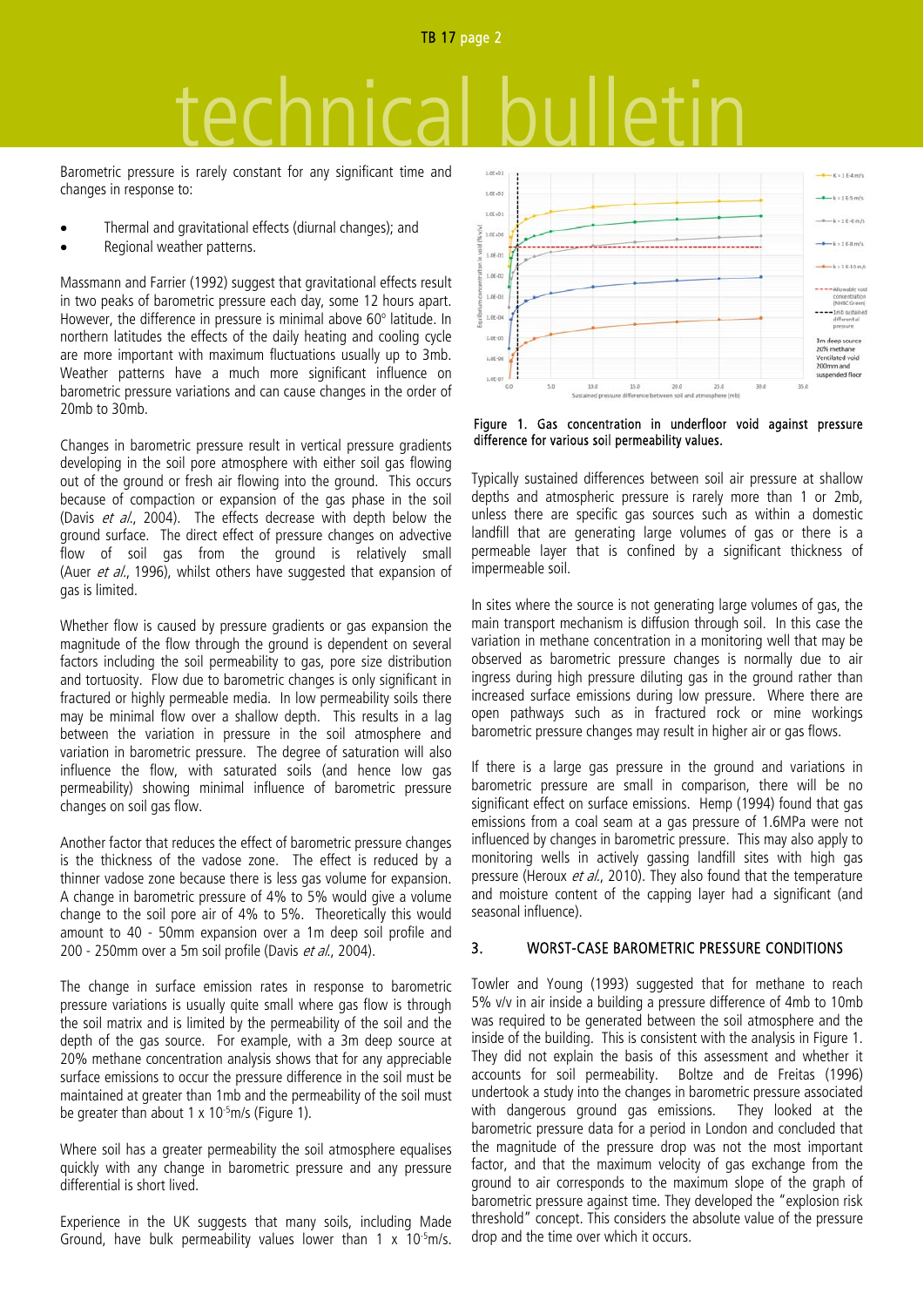# technical bulletin

Boltze and de Freitas identified various zones of barometric pressure changes and concluded that the highest risk of gas emissions occurred in Zone 4 (See Figure 2). This is the area of the graph where very large pressure changes occur over a short period of time and potentially represents a risk of increased gas emissions from certain sites. The "danger threshold" was considered to be the boundary between Zone 4 and the zone of normal barometric pressure drops (defined as Zone 2 in Figure 2). Although it was stated to be an arbitrary boundary that would move depending on factors such as soil permeability it is a useful starting point to define whether gas monitoring data has covered a sufficient period of barometric pressure variations.



### Figure 2. Provisional definition of danger threshold for methane explosions (After Boltze and de Freitas ,1996).

Notes:

Zone 1 - small variations in pressure over relatively long periods of time – the gradient of the time-pressure curve from the microbarograph is almost horizontal Zone 2 - represents most of the values recorded (in London between March 1992 and February 1994) and is considered the normal range of pressure changes. Zone 3 - large changes in pressure over long periods of time. These conditions did not occur during the period of recording.

Zone 4 - very large pressure changes in very short periods of time

If gas monitoring is completed over a period when a fall in barometric pressure is within Zone 4 then clearly worst-case conditions are likely to have been monitored (with respect to barometric pressure). Note that other factors may need to be considered (e.g. seasonal variation due to waterlogging of the ground).

Massmann and Farrier (1992) also concluded that vertical flow velocities in response to barometric pressure variations reached a maximum at times corresponding to the maximum slope of the barometric pressure curve. The fluctuations also cause fresh air intrusion into the ground resulting in lower gas concentrations in monitoring wells. This is often the cause of variations in concentrations in wells where gas flows are very small, rather than gas flow increasing at times of falling pressure.

Xu et  $a$ . (2014) found that a minimum period of continuous monitoring of 10 days was required to capture 90% of the total variance in methane surface emissions from a domestic landfill site Nebraska, USA (again with respect to barometric pressure variations). However this criterion should not be applied to all sites without considering the likely risks posed by gas emissions.

### 4. DATA ASSESSMENT OF COMPLETE CONTINUOUS MONITORING

Using the danger threshold concept described by Boltze and de Freitas above, the barometric pressure drops that occur during gas monitoring can be further assessed and examined. This has been completed for three example sites. Full details are provided in Appendix A. A further consideration is the British Coal lower limit for a "sharp" fall in pressure (a 4mb drop over 3 hours).

The magnitude and duration of the pressure drops that occurred over various periods of time from 1 hour to 48 hours at each site have been plotted on graphs, along with the different zones. An example is provided in Figure 3.



Figure 3. Example graph of barometric pressure drop vs duration.

The response of the gas concentrations and flow rates (and therefore gas screening value) during the pressure drops that fall either within Zone 4 or below the red line on Figure 3 has been assessed. The analysis shows that it is the rate of fall in barometric pressure that is critical and the absolute value of pressure has little or no influence on the gas monitoring results. This indicates that contrary to common perception it may be better to ensure monitoring is undertaken when the rate of pressure drop is at points below the red line in Figure 3 (i.e. greater than 4mb pressure drop in 3 hours), but the absolute pressure range is above 1000mb, rather than having lots of results with a lower rate of drop but in a range less than 1000mb.

The analysis also shows that pressure drops close to the boundary of Zone 3 can influence the peak GSVs and therefore it is another consideration when assessing whether sufficient data has been collected. Zone 4 could be extended to cover larger pressure drops at longer durations as shown in Figure 4.

### 5. NEW WORST-CASE ZONE AND OTHER CONSIDERATIONS

Based on the sites that have been reviewed a worst-case zone for atmospheric pressure drops can be defined as shown in Figure 4. The red shaded area combines the Zone 4 defined by Boltze and de Freitas (1996) with an area at pressure drops greater than 20mb that corresponds to a rate of 1mb between 1.15 hours and 1.7 hours over a period of 24 hours or greater. This is called the "worst-case zone" (modified Zone 4).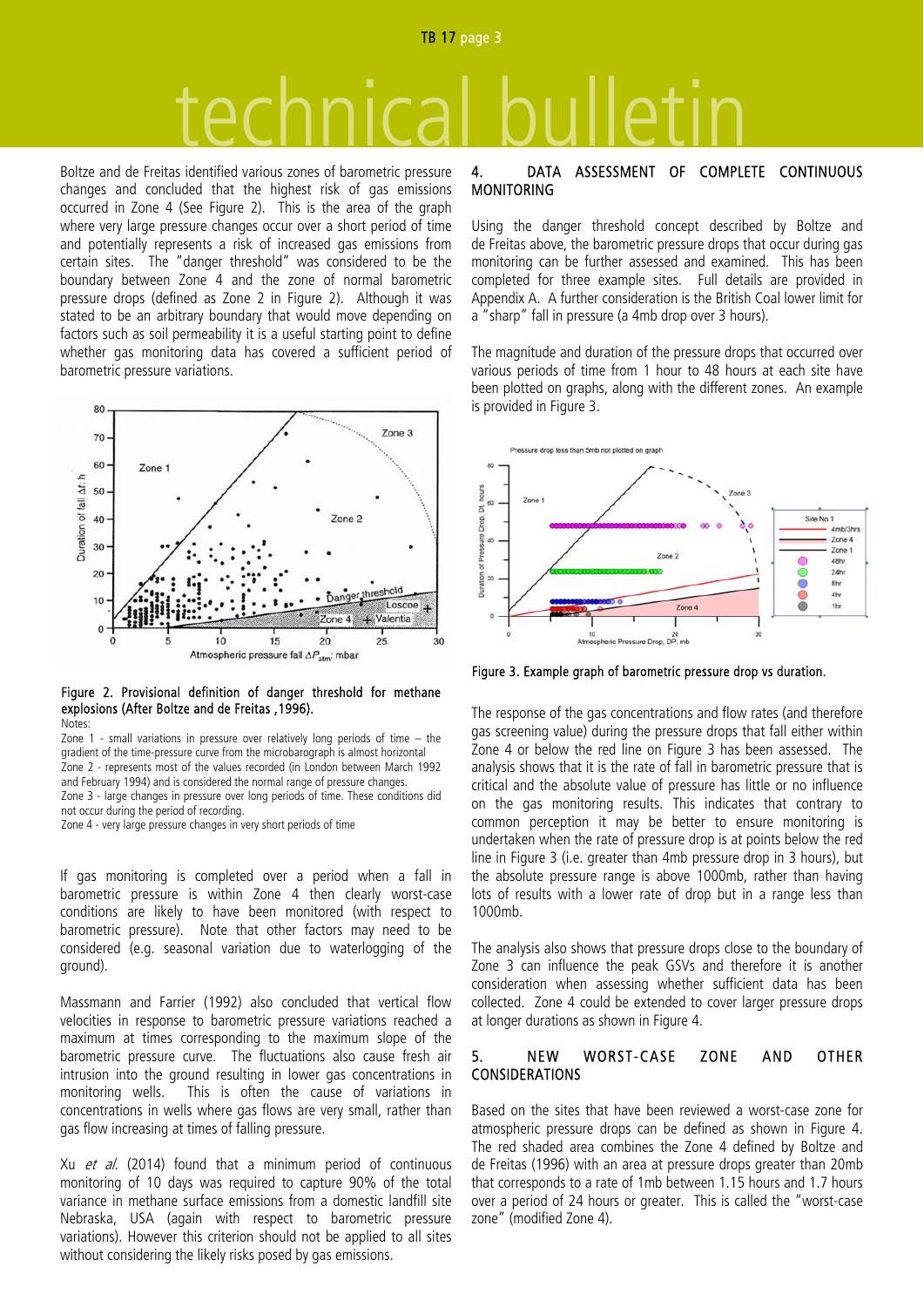# technical bulletin



Figure 4. Worst-case zone for gas monitoring.

A small percentage of the data collected at Site No 1 would fall in the newly proposed extended part of Zone 4. It would make no difference to the assessment at Site No 2 in terms of checking whether 'worst-case' conditions have been met as much of the 24 hour and 48 hour data for Site No 2 plots outside the extended worst case zone. However, Site No 2 collected gas monitoring data over short and sharp pressure drops, which do fall within Zone 4. Much more of the collected data at Site No 3 would fall within or near the newly proposed Zone 4. Thus the extended zone 4 covers both short sharp drops in pressure along with greater pressure drops over longer periods.

The limits of Zone 4 may change depending on the global location and typical local rates of pressure variation.

Another aspect to bear in mind when considering the absolute pressure of 1000mb is that field readings (either with handheld or continuous analysers) are subject to both barometric variations and elevation (there is a decrease in pressure of approximately 1mb per 10m gained above sea level). This is another reason why the use of an arbitrary limit such as 1000mb is not appropriate.

### 6. CONCLUSIONS

Not all sites will require gas monitoring or consideration of barometric pressure. Flow resulting from barometric pressure changes is only significant where there is a large enough reservoir of gas and an open or highly permeable pathway. Where the conceptual site model indicates that barometric pressure may be a risk driver the most significant influence on ground gas monitoring results is the rate of barometric pressure drop rather than pressure being below any absolute value. Monitoring should cover several periods when the change in barometric pressure is within the worstcase zone shown in Figure 4. The evidence indicates that a requirement to monitor below an arbitrary value of barometric pressure such as 1000mb is not relevant (and is not practical in some parts of the world).

Where barometric pressure is the only driver for gas concentration and flow a relatively short period of monitoring may be appropriate to cover 3 or 4 critical pressure drops. It is important to consider whether barometric pressure is the only, or even the most important, driver for gas emissions on a site. On some sites there will be other

factors that are more significant, for example rapid changes in groundwater levels or changes in groundwater chemistry. Longer periods may be appropriate where other factors are likely to be key drivers and where the results could change the outcome of any risk assessment.

### **REFERENCES**

- Boltze U and de Freitas MH. 1996. Changes in barometric pressure associated with dangerous emissions from gas generating sites. The "explosion risk threshold" concept. Proc Instn Civ Engrs, Geotech Engng 119 pg 177-181 1996, doi.org/10.1680/igeng.1996.28509
- British Coal Technical Department. 1990. Hazardous Gases Underground: Notes for Guidance NG/9. British Coal Technical Department.
- BSI. 2013. Guidance on investigations for ground gas Permanent gases and Volatile Organic Compounds (VOCs). BS8576: 2013
- CIRIA. 2007. Assessing risks posed by hazardous ground gases to buildings. CIRIA Report C665
- Davis GB, Trefry MG and Patterson BM. 2004. Petroleum and solvent vapours: quantifying their behaviour, assessment and exposure. A report to the Western Australian Department of Environment, CSIRO.
- Hemp R. 1994. The effect of changes in barometric pressure on mines in the highveld of South Africa. The Journal of the South African Institute of Mining and Metallurgy. June 1994. Pp 133 to 146
- Héroux M, Guy C and Millette D. 2010. A Statistical Model for Landfill Surface Emissions, Journal of the Air & Waste Management Association, 60:2, 219-228, doi: 10.3155/1047- 3289.60.2.219
- Massmann J and Farrier DF. 1992. Effects of barometric pressure on gas transport in the vadose zone. American Geophysical Union. doi: 10.1029/91WR02766
- Tower PA and Young PJ. 1993. Protection of buildings from hazardous gases. J Inst Water and Environmental Management. Vol 7 No 3 283 to 294, 1993, doi: 10.1111/j.1747- 6593.1993.tb00847.x
- Xu L, Lin X, Amen J, Welding K and McDermitt D. 2014. Impact of changes in barometric pressure on landfill methane emission. Global Biogeochem Cycles, 28, 679 – 695, doi:10.100 2/2013GB00 4571

For further information and advice please contact: Steve Wilson - stevewilson@epg-ltd.co.uk Geoff Card - gbcard@gbcardandpartners.com Fiachra Collins - fiachra.collins@ambisense.net James Lucas - jameslucas@epg-ltd.co.uk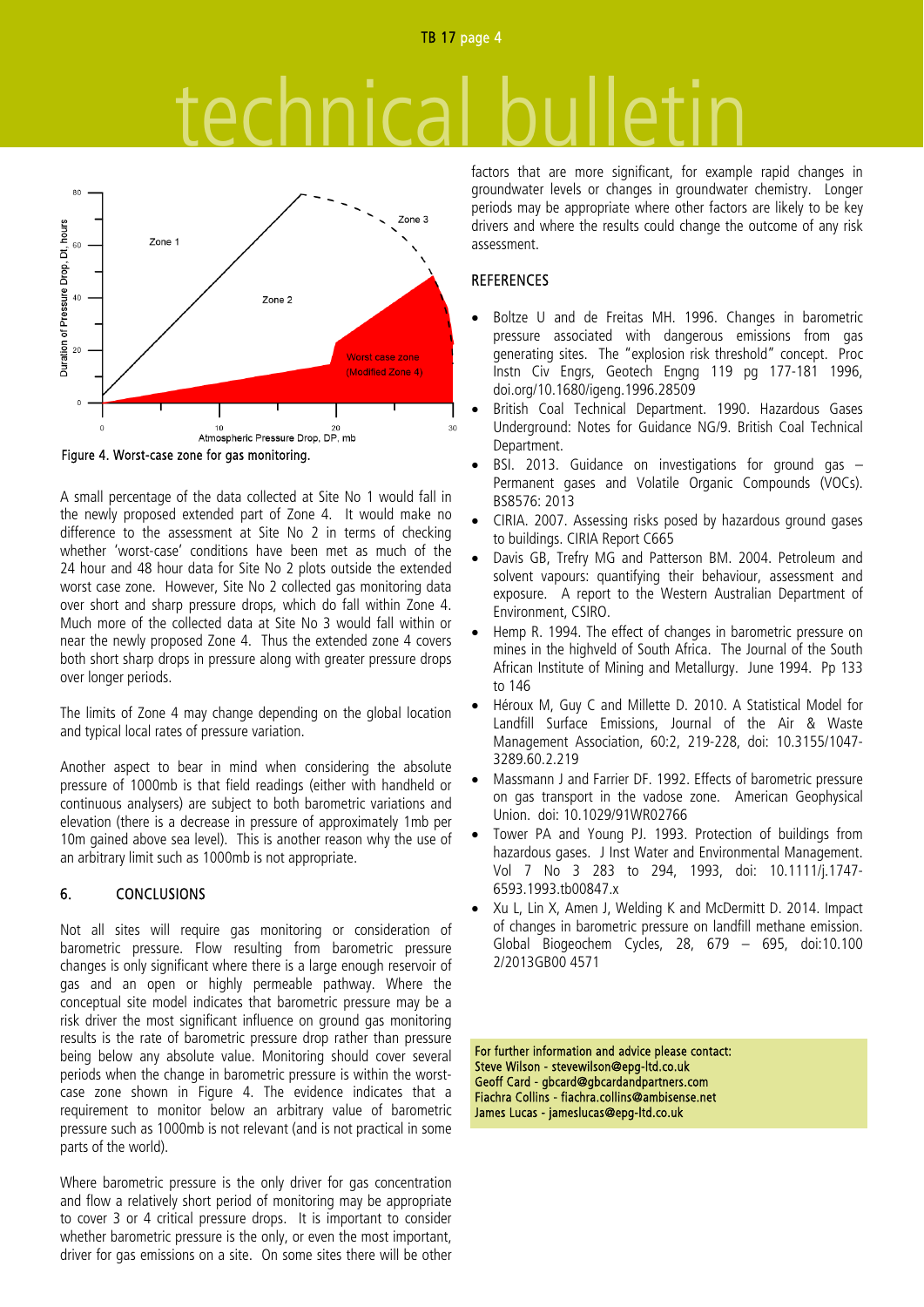### TB 17 page 5

## technical bulletin

### Appendix A

### Site No 1

The monitoring well in this case was installed to a depth of 10m with the majority of the response zone in Alluvium comprising sandy CLAY with peat inclusions (the top 1m was in Made Ground comprising sandy gravelly CLAY with fragments of concrete, brick, gravel and charcoal pockets). The pressure drops and durations are shown in Figure A1.



Figure A1. Site No 1 – barometric pressure drop vs duration

As would be expected, for site No 1 the short duration pressure drops greater than 5mb (8 hours or less) tend to give rates of change that are in or close to the danger zone, i.e. the worst-case scenario. Several of the peaks in methane concentration occurred after a pressure drop that was either below the red line or in the danger zone (Figure A2). However, there is a lag between the pressure drop and methane peak and that varies between events. There is also a larger scale variation in methane that is not related to barometric pressure. The reason for this on this site is not absolutely clear, but rainfall and air temperature appear to be having some effect.



Figure A2. Site No 1 Barometric pressure

For Site No 1 most of the critical pressure falls did not occur at the lowest barometric pressure (Figure A2). For the one-hour duration only one of the results that were well into the danger zone occurred over a range less than 1000mb. A few 4 hour drops that were in or close to the danger zone occurred below 1000mb. Although there were many more points below 1000mb for the 8 hour duration, most of the pressure drops that were in the danger zone were over a range above 1000mb.

This suggests that it is not critical to obtain results at 1000mb or less although clearly on this site, over this period, six of the pressure drops did result in barometric pressure less than 1000mb.

The graph for GSV (for methane – Figure A3) shows that some of the peak values are preceded by critical pressure drops (e.g. 22/10/2017). However not all peaks are (e.g. those recorded before 2/10/2017) and there is varying lag between the drop in pressure and the peak GSV. The peaks that do occur are short lived (less than 3 hours) and they only just exceed the limiting value for characteristic situation CS1 (0.07 l/hr). In addition, sharp falls in pressure are not always associated with peak GSVs, e.g. the period between 21/11/17 and 01/12/17; and 01/11/17 and 11/11/17. They would therefore not pose any significant risk of gas ingress to a building if for example there was a ventilated void below the floor slab designed in accordance with CIRIA C665 or BS8485: 2015. Gas concentrations in the void may rise slightly for a short period but excessive gas ingress into the living space would not occur.



Figure A3. Site No 1 GSV

### Site No 2

On this site the wells were installed in Made Ground comprising medium grained, pale grey with brown mottling, dense, moist clayey sand. It also contained a small proportion of dead grass. The response zone of the standpipe was between 1.4m and 2.9m depth.

For site No 2 only a few 1 hour duration pressure drops fall within the danger zone (Figure A4). Several 4 hour and 8 hour pressure drops fall within the region between the red line and the danger zone. Again, several peaks in the methane concentration occur just after the relevant pressure drops (Figure A5).



Figure A4. Site No 2 barometric pressure drop vs duration